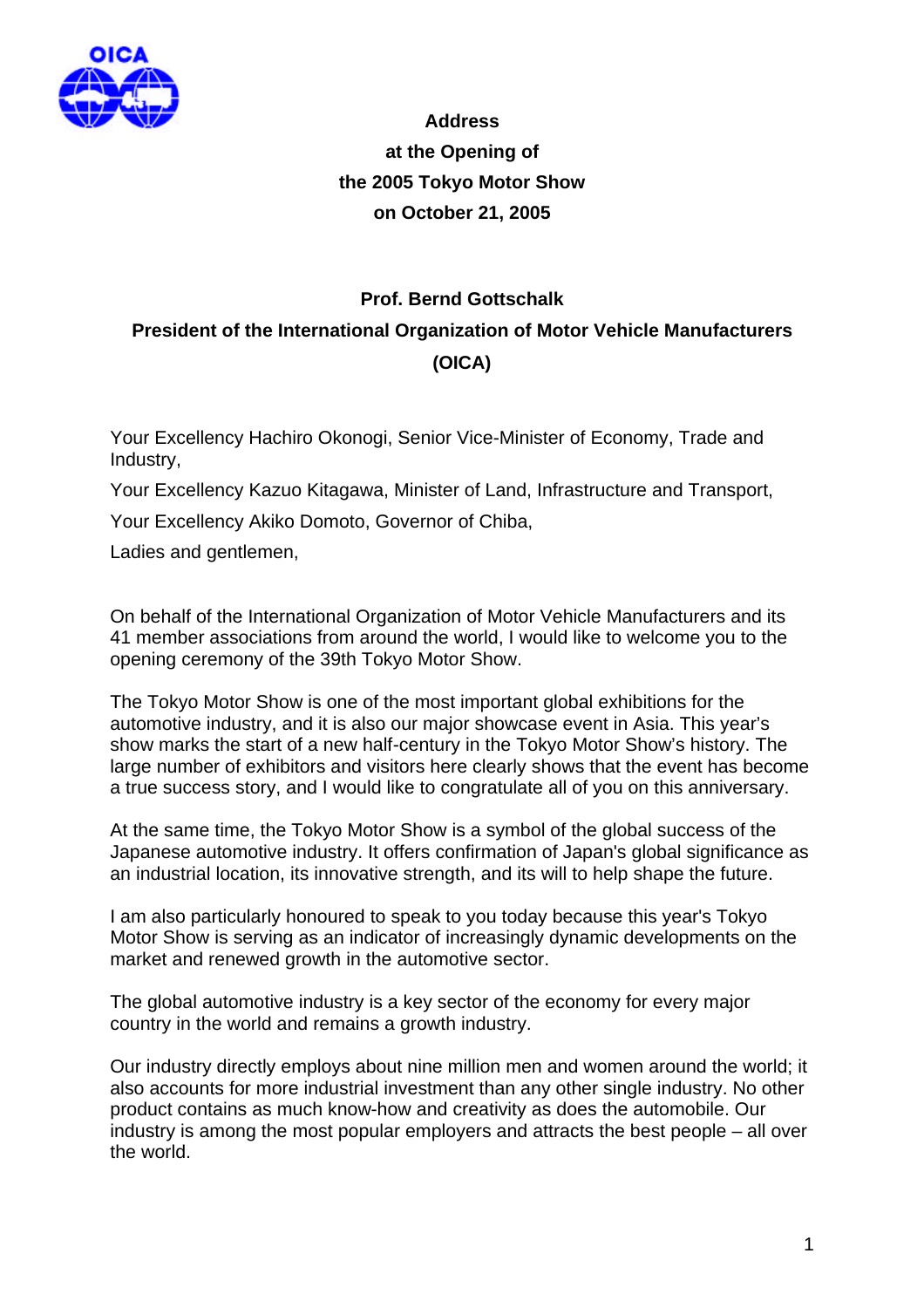Ladies and gentlemen,

The automotive industries have learned that global success requires a global presence. Whether in China or the new member states of the European Union – we are currently experiencing the establishment of a worldwide network within the process of globalization.

We have to be present in those markets that display the most dynamic development. As a result, we are able to achieve growth and safeguard jobs in our home markets as well.

Japan – like Europe – is an extremely demanding market. Those who can succeed here are ready to tackle the global market.

High innovative capacity, strong brands and – of course – cost-efficiency are becoming increasingly important success factors. At the same time, production facilities in home markets are under competitive pressure. We must be able to meet both challenges at the same time:

To ensure competitiveness, while simultaneously mobilizing all the technological potential throughout the entire supply chain.

In the future, we will see more cooperations between companies in specific markets as well as in individual technologies. Manufacturers and suppliers work closer together – as is already being pursued in the field of hybrids.

Our own standard for determining how well our products – and our industry – are prepared to meet future demands is our ability to cope with sustainability.

Oil prices are high. Fuel efficiency is becoming increasingly important. We in the automotive industry have set ambitious goals for ourselves.

In our effort to meet these challenges, we will exhaust all of the available technological options, including further optimizing gasoline engines, modern clean diesel including particulate filters, hybrids, fuel cells, hydrogen cars or increasing the share of renewable fuels. The same applies to the challenge of enhancing vehicle safety, occupant protection and the safety of pedestrians.

A global exchange of knowledge and expertise, closer collaboration within the supply chain, and a higher level of standardization and harmonization will all help us to exploit the available potential in these areas as well.

Ladies and gentlemen,

The efforts to ensure sustainable mobility, the road towards a gradual lessening of our dependence on fossil fuels, the development of technological solutions tailored to the whole range, from small cars to premium vehicles – all of these are ambitious undertakings aimed at securing our future in a world that has becoming increasingly networked.